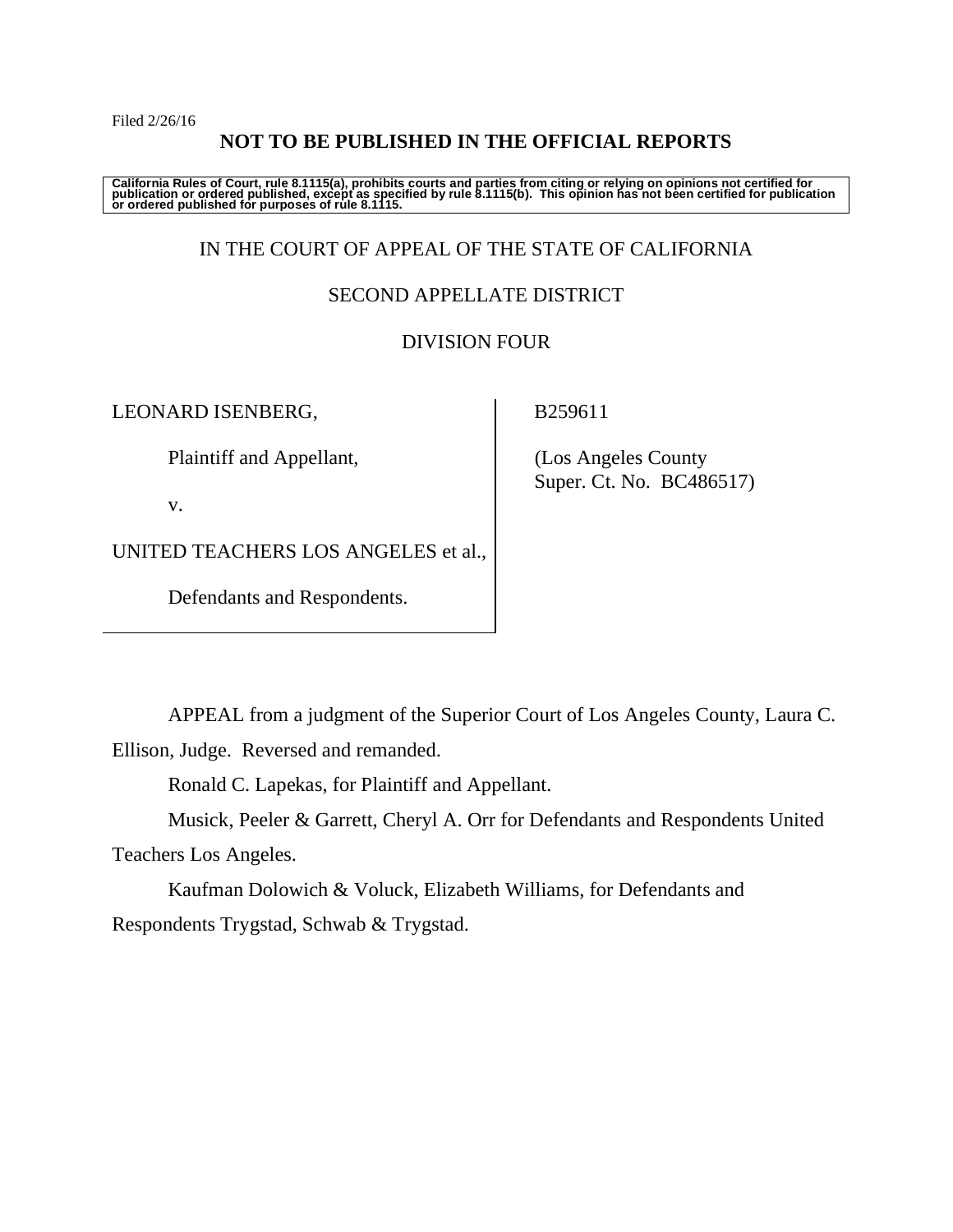#### **INTRODUCTION**

Appellant Leonard Isenberg, a teacher and former member of the United Teachers Los Angeles labor union (UTLA or the union), sued the union and a law firm, Trygstad, Schwab & Trygstad (Trygstad), alleging that they violated the Cartwright Act (Bus. & Prof. Code, §16720, et seq.) and the Unfair Competition Law (*id*., § 17200, et seq.) (UCL). Isenberg alleged that an exclusive representation agreement between UTLA and Trygstad limited the legal representation available to union members because UTLA would pay Trygstad, but no other attorneys or firms, to represent UTLA members in teacher disciplinary and dismissal proceedings. Isenberg alleged that this agreement unlawfully restrained trade in the relevant legal market. On the day set for trial, Trygstad moved to dismiss the case, arguing that that the Public Employee Relations Board (PERB) had exclusive jurisdiction over Isenberg's claims. The trial court granted the motion, and Isenberg appealed.

We hold that the trial court erred in finding that PERB had exclusive jurisdiction over Isenberg's claims. PERB's jurisdiction extends only to issues that have a substantial impact on the relationship between union members and their employers; PERB does not exercise jurisdiction over matters involving the internal activities of a union. PERB has ruled that disagreements between a union and its members relating to outside legal representation are solely internal matters beyond the scope of PERB's jurisdiction. Moreover, PERB does not exercise discretion over issues governed by the Education Code rather than by the Educational Employment Relations Act (EERA). Dismissal proceedings involving certificated teachers—the proceedings at issue in Isenberg's allegations—are governed by the Education Code, not the EERA, and therefore are not within PERB jurisdiction.

Defendants request that we affirm the trial court's dismissal on the alternative basis that the Cartwright Act exempts labor unions from liability. In fact, the Cartwright Act exempts a labor union from liability only when the union does not act with the purpose of restraining trade. There is insufficient evidence in the record to determine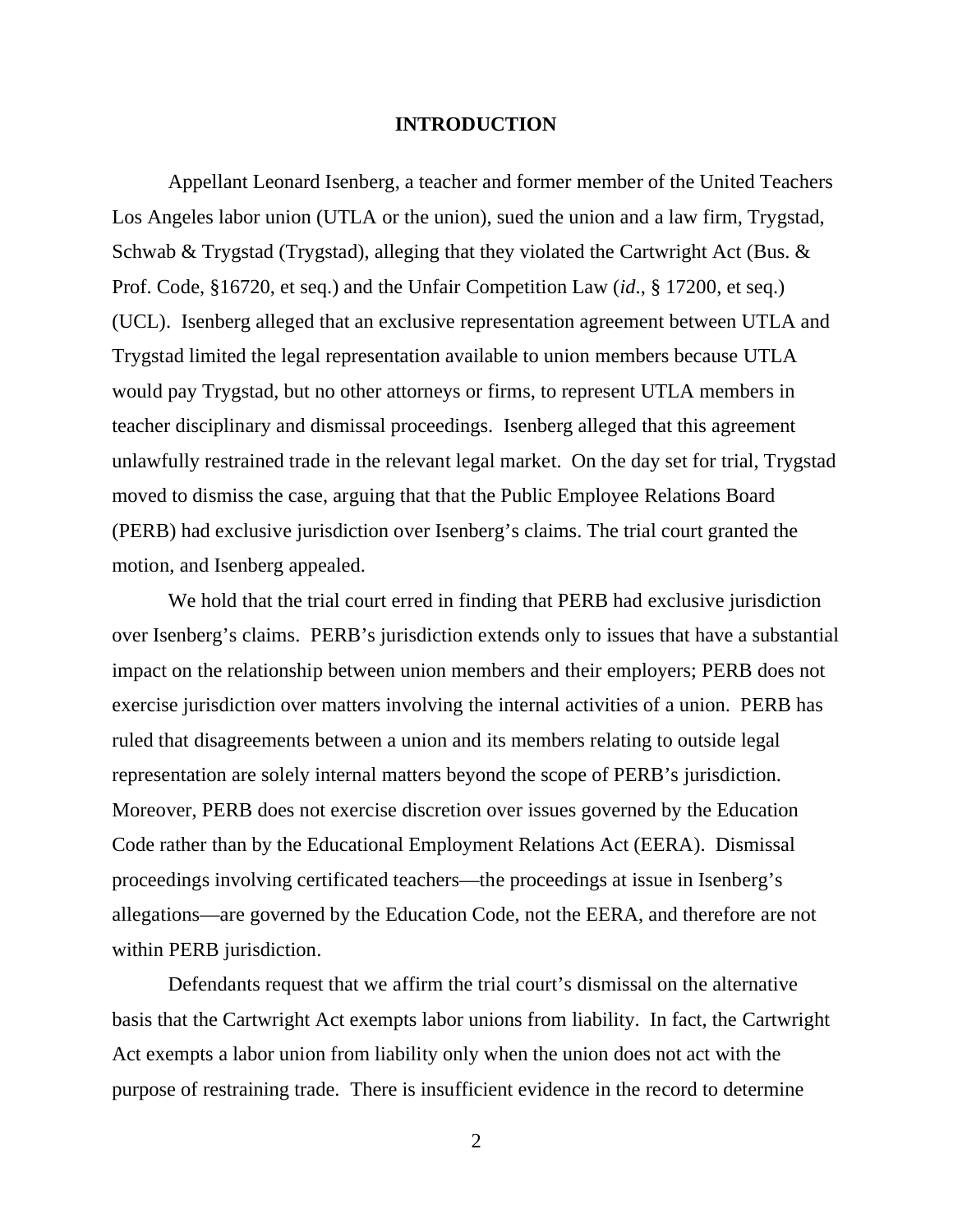UTLA's purpose in employing only a single law firm. On this record, the labor exemption of the Cartwright Act therefore does not provide an alternative basis to affirm the dismissal.

#### **FACTUAL AND PROCEDURAL BACKGROUND**

#### **A. Isenberg's allegations**

Isenberg was a teacher in the Los Angeles Unified School District (LAUSD) and is a former member of UTLA. The parties agree that UTLA is the exclusive bargaining agent for certificated LAUSD teachers. UTLA works with defendant Trygstad, which UTLA says "has a long-standing familiarity with the union and representation of teachers with respect to employment decisions." UTLA provides union members with legal representation by Trygstad as follows: "As a benefit of union membership, and at its discretion, UTLA affords its members reimbursement of \$1,000 to \$1,500 for legal fees for the services provided by Trygstad to the member. If, however, a union member wishes to retain legal counsel of his or her own choosing, the union member is free to do so."

Isenberg sued UTLA and Trygstad<sup>1</sup> in June 2012, alleging that together they conspired to monopolize the market for all UTLA members needing legal services. Isenberg alleged that UTLA and Trygstad entered into agreements "for the purpose of limiting access to legal services provided by any attorney except those employed by [Trygstad]. [¶] The purpose and goal of the conspiracy were [sic] to restrain and restrict the availability of legal services to UTLA members so that [Trygstad] could maintain a monopoly over such services in the relevant market."<sup>2</sup> The relevant market consisted of "more than 35,000 UTLA members." Isenberg alleged that union members who do not want to use Trygstad as their law firm must pay for their own legal representation.

<sup>&</sup>lt;sup>1</sup> Isenberg added the "Educators Liability Insurance Fund" as a Doe defendant, but the record gives no indication that this entity ever answered or participated in proceedings below. UTLA's trial brief suggested that there is no such entity.

 $2^2$  The allegations vary somewhat in the different versions of the complaint filed. We focus on only the third amended complaint, which was operative at the time of the dismissal.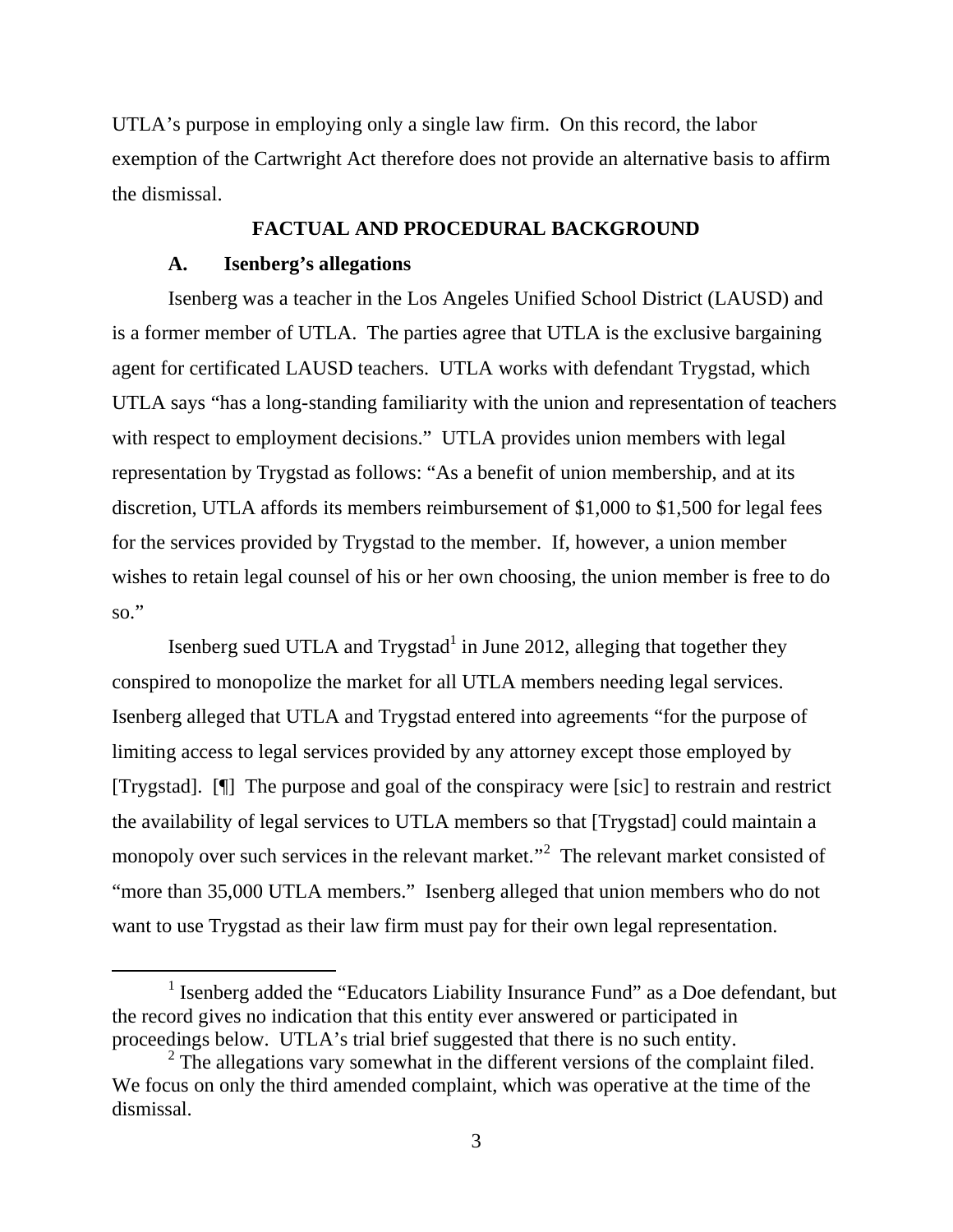According to the complaint, UTLA purported to keep a list of law firms "approved" by UTLA, but in fact there was no process by which any other law firm or attorney could gain UTLA approval. Isenberg alleged that Trygstad had held this monopoly for more than 30 years.

Isenberg alleged that he and other UTLA members were harmed by the exclusive relationship between UTLA and Trygstad. Isenberg alleged that when LAUSD initiated dismissal proceedings against him, he initially worked with Trygstad attorney Richard Schwab but later wanted different counsel. UTLA refused to pay any amount for a non-Trygstad attorney or law firm, even though UTLA had authorized a \$15,000 fee for Trygstad to represent him. As a result, Isenberg alleged, he incurred fees and litigation expenses because he had to pay for his own attorney. In addition, Isenberg alleged that other UTLA members were damaged by the relationship between UTLA and Trygstad because Trygstad has "persuaded almost all of the teachers it has represented to accept a settlement agreement from LAUSD, including those who were factually and legally innocent of the charges." Isenberg also alleged that Trygstad routinely failed to assert critical affirmative defenses on behalf of teachers.

Isenberg asserted causes of action against UTLA and Trygstad for violations of the Cartwright Act (Bus. & Prof. Code, §16720, et seq.) and UCL (*id*., § 17200, et seq.). He alleged that the agreement between UTLA and Trygstad "restrains competition by refusing to authorize payment of legal fees and expenses [from UTLA] to any law firm except [Trygstad]." He also alleged that this conspiracy "interferes with the client's right to choose his or her own attorney." Affected parties were damaged because they had to pay attorney fees for other attorneys or accept substandard representation by Trygstad.

Isenberg asserted an additional cause of action against UTLA for fraudulent business practices, alleging that UTLA fraudulently represented to Isenberg and other members that it had a properly funded legal defense program in place. He alleged that UTLA concealed information from union members, including "the procedures to be followed to submit a claim, the standards for determining whether a claim will be paid, the name of the insurance company(ies) providing benefits, and procedures for appealing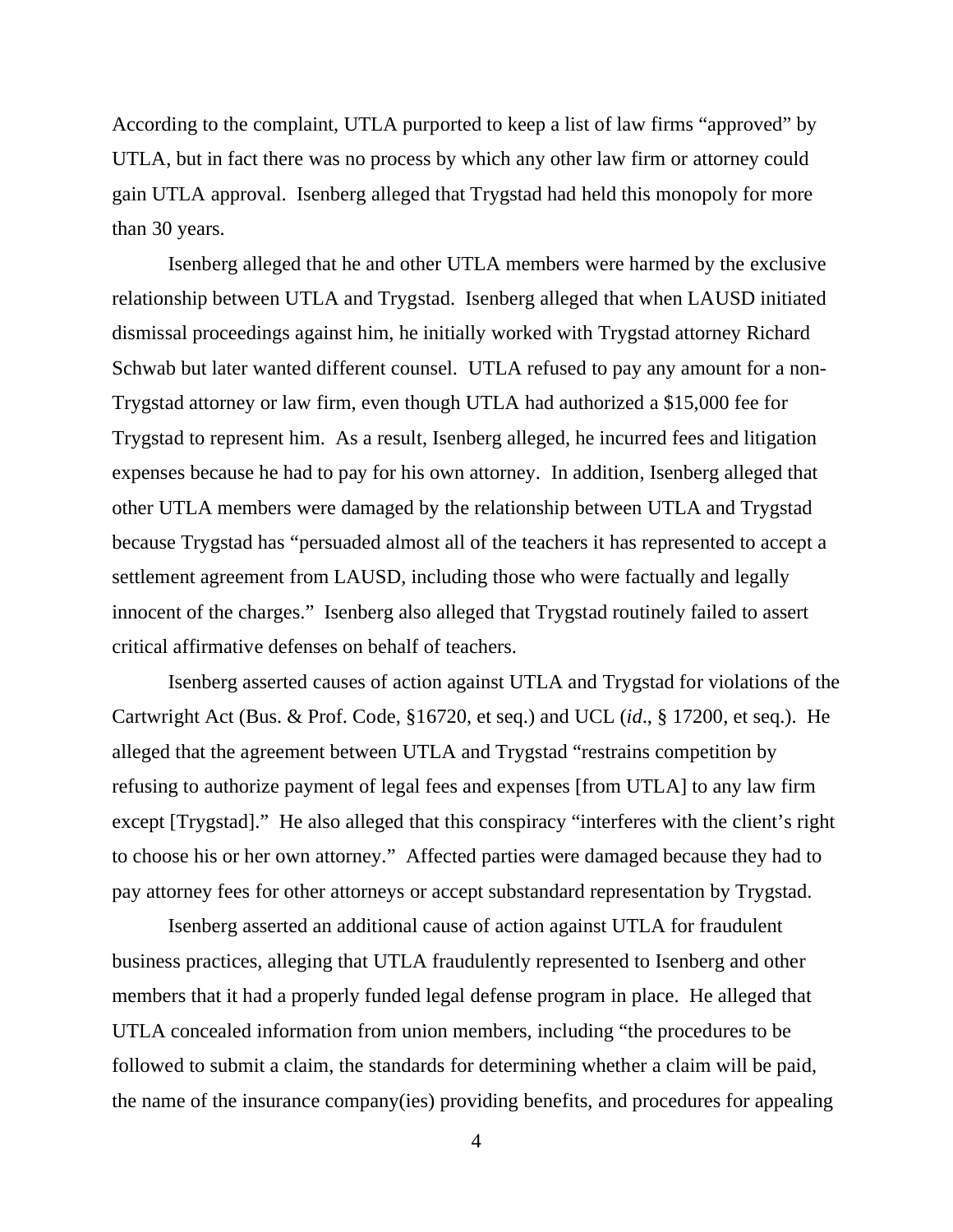UTLA's decision not to provide payment for attorney's fees." Isenberg also alleged that "UTLA, acting as a quasi-fiduciary, may not act arbitrarily or discriminate between or among claimants."<sup>3</sup>

In response to Isenberg's first and second amended complaints, UTLA and Trygstad demurred and moved for judgment on the pleadings on the basis that as a labor union, UTLA was exempt from the Cartwright Act. They cited Business and Professions Code section 16703 (section 16703), which states, "Within the meaning of this chapter, labor, whether skilled or unskilled, is not a commodity." The trial court rejected the defendants' arguments, holding that the face of the complaint did not indicate that UTLA was exempt from the Cartwright Act, and therefore Isenberg's complaint stated a valid cause of action.

### **B. Trygstad's motion to dismiss**

The day trial was set to begin, Trygstad filed a document titled, "Motion to Dismiss for Lack of Subject Matter Jurisdiction." In it, Trygstad asserted for the first time that "the Public Employment Relations Board ('PERB') has exclusive and initial jurisdiction over matters involving the unfair practices claims relating to unions." Trygstad cited part of the EERA, Government Code section 3541.5, which states, "The initial determination as to whether the charges of unfair practices are justified, and, if so, what remedy is necessary to effectuate the purposes of this chapter, shall be a matter within the exclusive jurisdiction of the board."

In support of its argument, Trygstad said, "It cannot be disputed that Plaintiff's operative claims are for 'unfair practices' as contemplated under Section 3541.5." Trygstad pointed to a paragraph in Isenberg's complaint that quoted the language of the

<sup>&</sup>lt;sup>3</sup> Isenberg also asserted a cause of action for professional negligence against Trygstad and partner Richard Schwab. Isenberg alleged that when he was involved in the disciplinary process with LAUSD, UTLA referred him to Trygstad, which did not adequately represent him. According to the complaint, Trygstad and Schwab did not disclose relevant conflicts of interest and failed to assert certain affirmative defenses. Isenberg dismissed this cause of action about three months before the parties were scheduled to go to trial.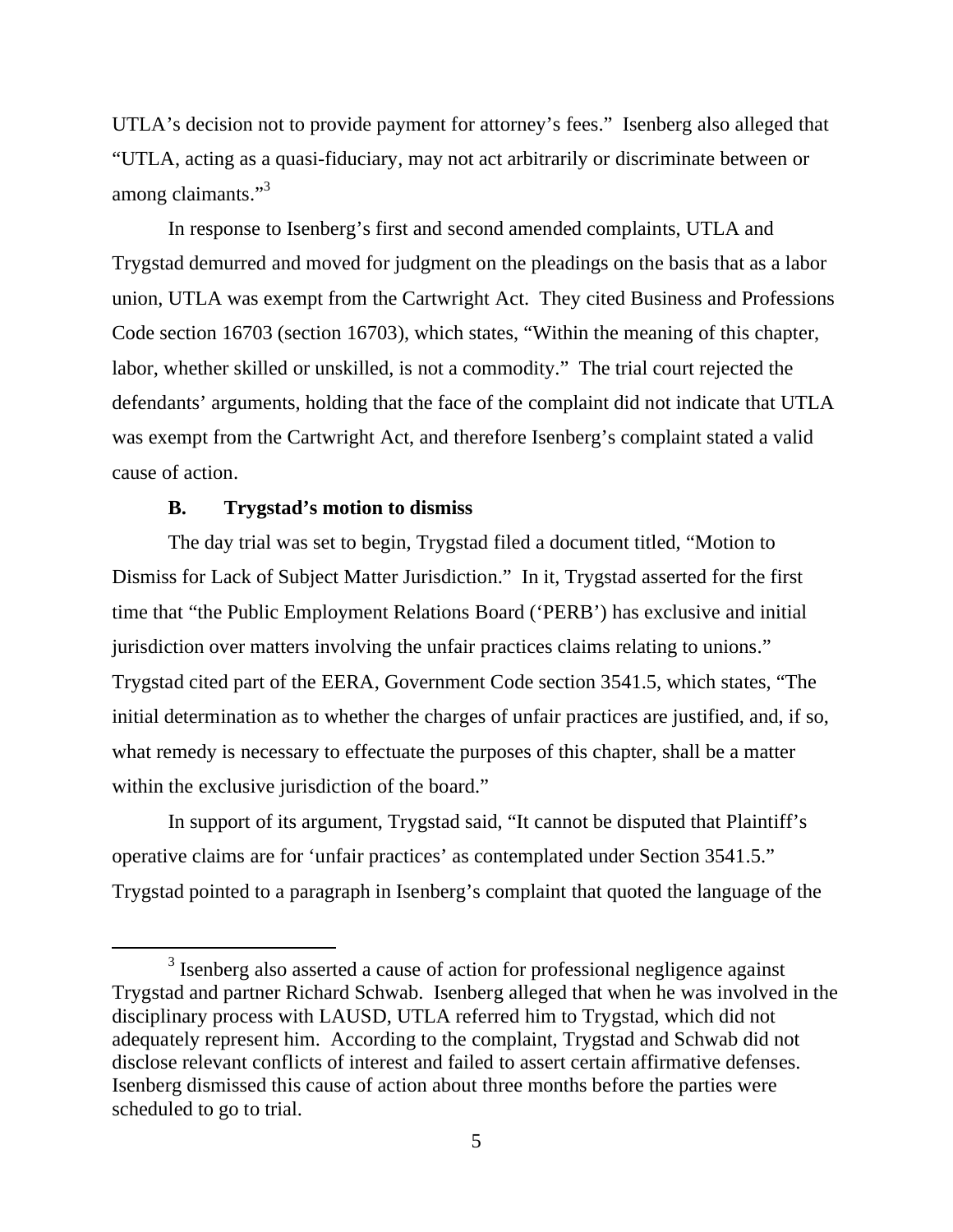UCL, alleging that the defendants' actions constituted an "unlawful, unfair or fraudulent business act or practice." (Bus. & Prof. Code, § 17200.) Trygstad also argued that because Isenberg alleged a conspiracy between the union and Trygstad, the cause of action should be interpreted as alleging an "attempt by a union to restrain members' rights as contemplated by Government Code section 3543 and 3543.6(b) – claims properly subject to PERB."<sup>4</sup>

Trygstad conceded that PERB does not exercise jurisdiction over exclusively internal union matters, but argued that PERB jurisdiction applies because this case involves issues between union members and employers: "Plaintiff's claims in this Action involve a union member's ability to obtain legal representation at dismissal proceedings which ultimately determine whether this employer-employee relationship will continue or terminate. It cannot be reasonably argued that this issue and alleged restraint on representation does [sic] not have a substantial impact on this relationship." Trygstad also repeated its earlier argument that labor union activity is exempt from the Cartwright Act. UTLA joined the motion.

The trial court allowed Isenberg to file an opposition the same day. Isenberg argued that the case was not within PERB's jurisdiction because his allegations did not involve any issue arising under a collective bargaining agreement or within the employeremployee relationship. Isenberg pointed out, "There are no facts nor is there an allegation that any act or omission involved plaintiff and his employer, LAUSD." Therefore, Isenberg argued, the issue is not unfair *labor* practices under the EERA, but rather unfair *business* practices under the UCL and antitrust under the Cartwright Act.

 $4$  Government Code section 3543, subdivision (a) provides that public school employees may form and join unions, and that those unions may be exclusive representatives of the employees in employment relations with the employer. Subdivision (b) of section 3543 discusses grievance procedures. Government Code section 3543.6, subdivision (b) says it is unlawful for a union to "[i]mpose or threaten to impose reprisals on employees, to discriminate or threaten to discriminate against employees, or otherwise to interfere with, restrain, or coerce employees because of their exercise of rights guaranteed by this chapter."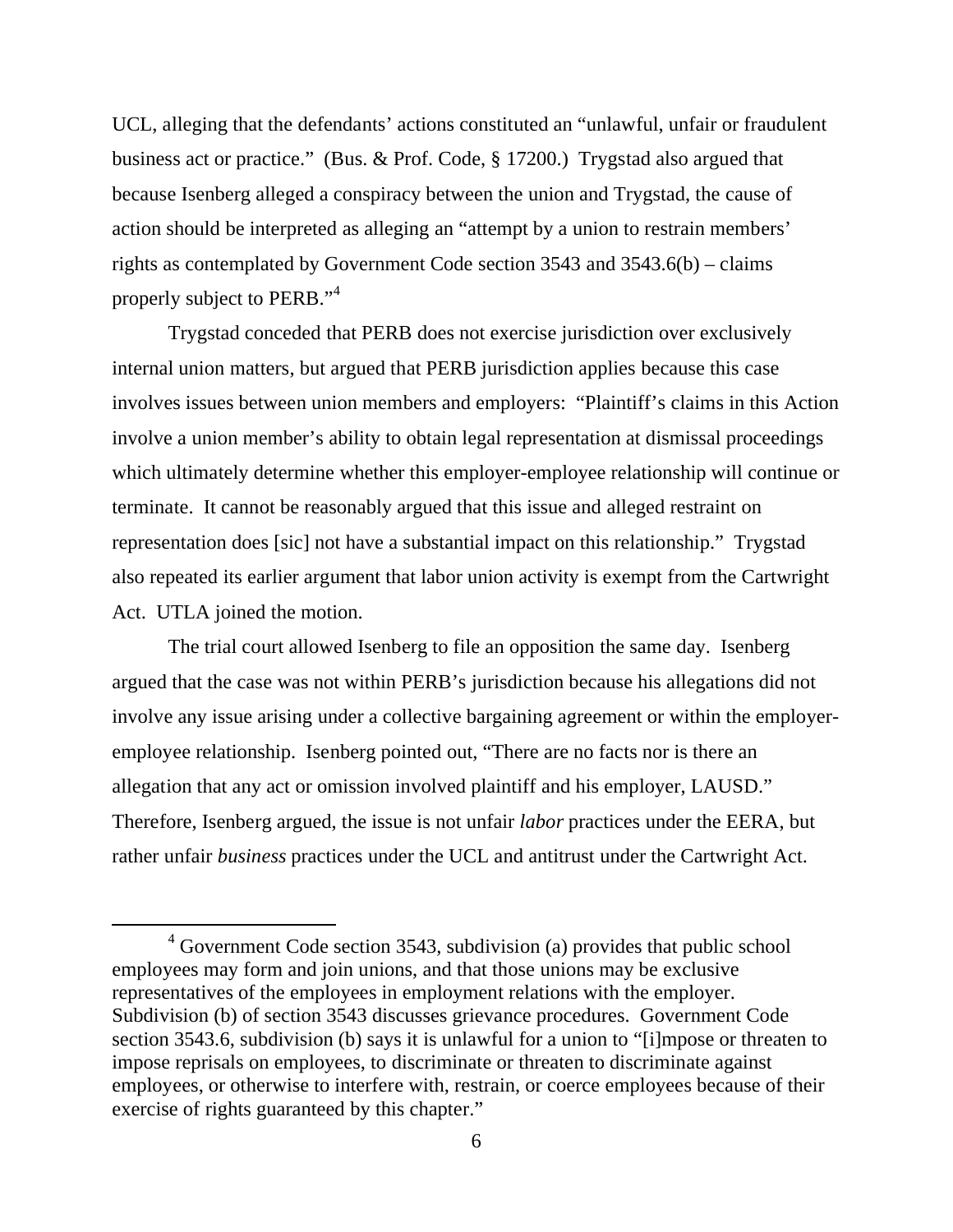Isenberg also opposed the renewed argument that the actions in this case fall under the labor exemption to the Cartwright Act.

The following day, the court granted Trygstad's motion. The court held, "The Public Employment Relations Board ('PERB'), has exclusive and initial jurisdiction over matters involving unfair practice claims relating to unions. [¶] Mr. Isenberg's Third Amended Complaint alleges causes of action for unfair practices by the United Teachers Los Angeles ('UTLA') and Trygstad, Schwab, & Trygstd [sic] ('TST') specifically that these organizations conspired to monopolize the market for legal services and restricting the availability of these services. The Educational Employment Relations Act ('EERA'), makes clear that the initial determination as to whether an unfair practice charge is justified SHALL not MAY be [sic] within the exclusive jurisdiction of the PERB. California Government Code Section 3541.5." The minute order further stated, "It is undisputed that the benefits at issue here, i.e., the provision by the UTLA of attorney benefits . . . directly impacts the ability of a union member such as Mr. Isenberg to defend himself in dismissal proceedings brought by his employer. This very clearly substantially affects the relationship between employer and employee. [¶] For these reasons I must dismiss this matter as being outside of this Court's jurisdiction." (Ellipsis in original.) The court stated that it was not deciding whether UTLA was immune from Cartwright Act liability under the labor exception in that statute. The court dismissed the case with prejudice.

The court entered a judgment and awarded costs to defendants. Isenberg timely appealed.

#### **STANDARD OF REVIEW**

"Subject matter jurisdiction . . . is the power of the court over a cause of action or to act in a particular way." (*Greener v. Workers' Comp. Appeals Bd*. (1993) 6 Cal.4th 1028, 1035.) Here, the court found that it did not have subject matter jurisdiction over this case. An appeal from a dismissal for lack of subject matter jurisdiction presents a question of law that this court reviews de novo. (*Robbins v. Foothill Nissan* (1994) 22 Cal.App.4th 1769, 1774; see also *Finnie v. Dist. No. 1 - Pacific Coast Dist. etc. Assn*.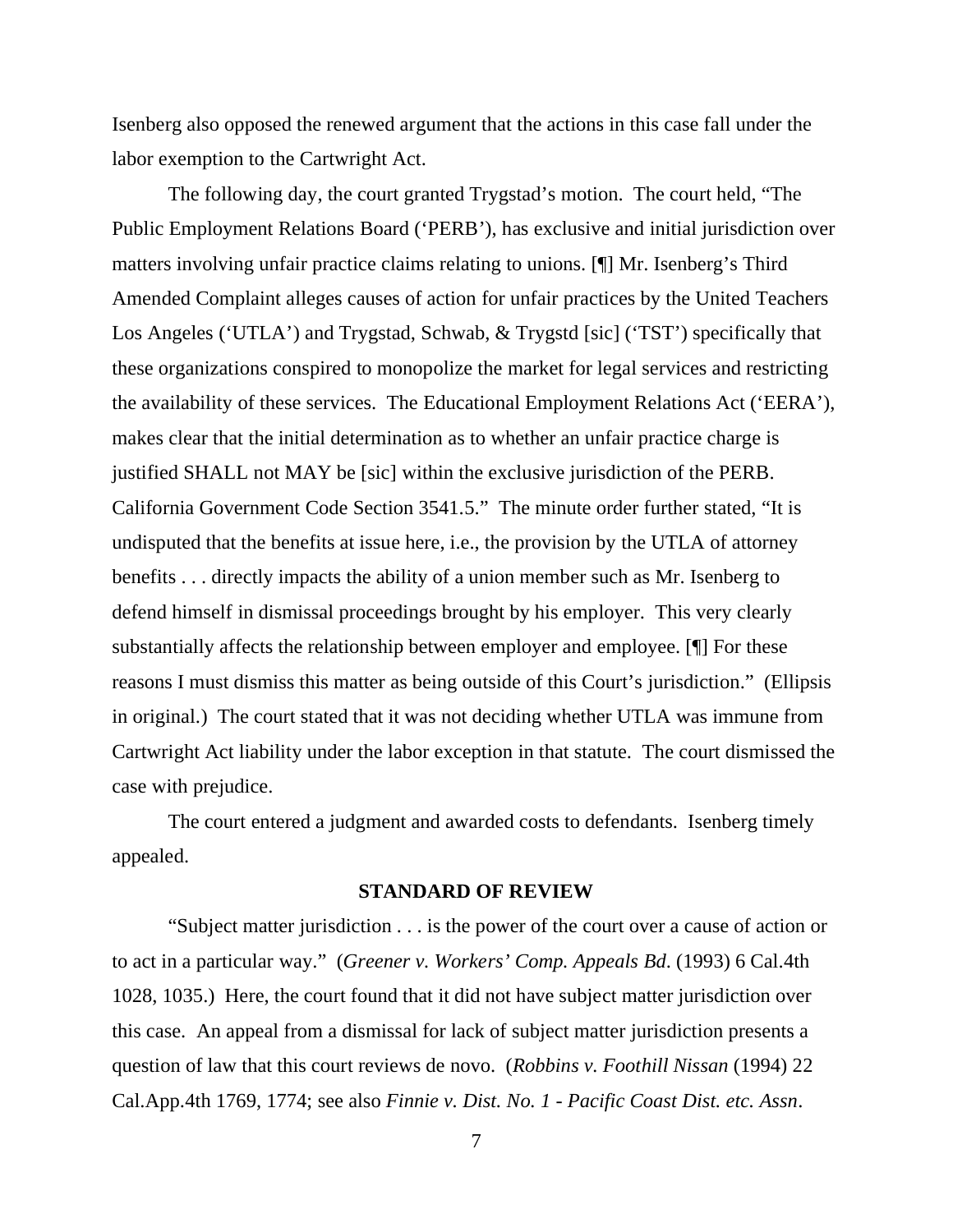(1992) 9 Cal.App.4th 1311, 1318 [a dismissal for lack of subject matter jurisdiction presents a question of law similar to a demurrer].)

#### **DISCUSSION**

# **A. PERB did not have initial exclusive jurisdiction over Isenberg's allegations.**

1. *PERB jurisdiction extends to alleged violations of the EERA.*

"The Legislature created the Educational Employment Relations Board (EERB) in 1975 to administer the Educational Employment Relations Act (EERA). (*Coachella Valley [Mosquito and Vector Control Dist. v. California Public Employment Relations Bd.* (2005) 35 Cal.4th 1072], 1084-1085.) In 1977 the Legislature expanded the EERB's jurisdiction to encompass unfair practice charges under the former State Employer-Employee Relations Act (§ 3512 et seq. [now the Ralph C. Dills Act]) and renamed the entity 'Public Employment Relations Board.' (*Coachella Valley*, at p. 1085.)" (*County of Los Angeles v. Los Angeles County Employee Relations Com*. (2013) 56 Cal.4th 905, 916, fn.10.)

"The EERA governs employer-employee relations within public school systems. Government Code sections 3543.5 and 3543.6 set forth conduct deemed to constitute unfair employment practices by employers or employee organizations. Government Code section 3541.5 provides, '[t]he initial determination as to whether the charges of unfair practices are justified, and, if so, what remedy is necessary to effectuate the purposes of this chapter, shall be a matter within the exclusive jurisdiction of [PERB].' PERB's exclusive jurisdiction extends to all alleged violations of the EERA, not just those which constitute unfair practices. [Citation.]" (*Personnel Com. v. Barstow Unified School Dist.* (1996) 43 Cal.App.4th 871, 885 (*Barstow Unified*).)

*Barstow Unified* characterized PERB's jurisdiction as "preempting" superior court jurisdiction. It noted, "The decisions considering PERB preemption of superior court jurisdiction can be divided into three categories. In the first category are cases in which the plaintiff alleges only a violation of the Education Code, and no arguable EERA violation is evident. In these cases, the courts find no preemption. [Citations.] [¶] In the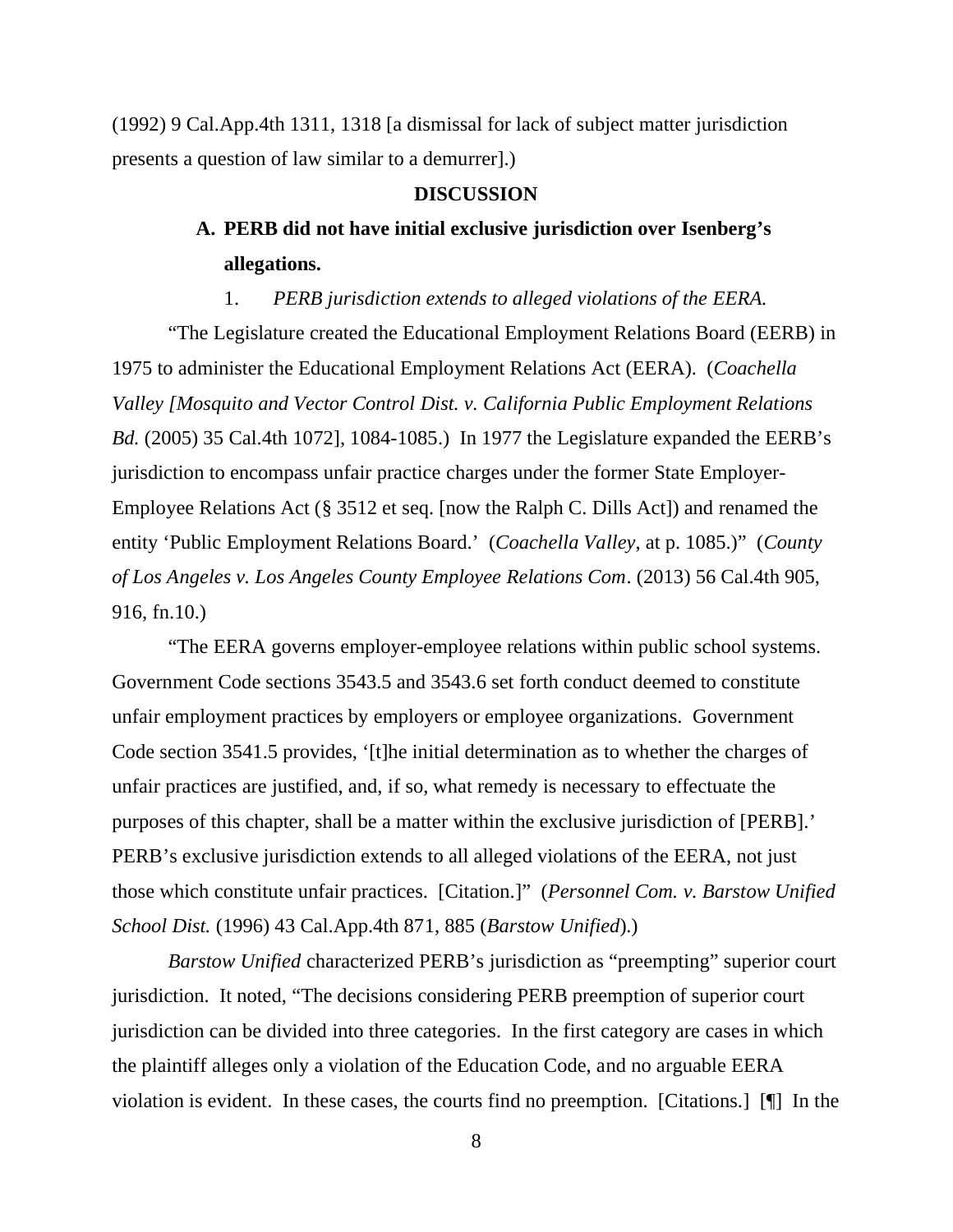second category are cases in which the plaintiff alleges only conduct constituting an unfair practice or other violation of the EERA. In these cases, the courts find preemption. [Citations.] [¶] In the third category are cases in which the plaintiff alleges both a violation of the Education Code and an unfair practice or other violation of the EERA. In these cases, the courts again find preemption. [Citations.]" (*Barstow Unified*, *supra*, 43 Cal.App.4th at pp. 886-887.)

This case does not fit into any of the three categories because Isenberg has not alleged that UTLA violated either the EERA or the Education Code.<sup>5</sup> Rather, Isenberg has alleged that defendants violated the Cartwright Act and the UCL. The Cartwright Act is California's principal antitrust law, intended to "rein in the burgeoning power of monopolies and cartels" by preserving consumer welfare. (*In re Cipro Cases I & II* (2015) 61 Cal.4th 116, 136.) "The act 'generally outlaws any combinations or agreements which restrain trade or competition or which fix or control prices' (Antitrust and Trade Reg. Law Section of the State Bar of Cal., Cal. Antitrust Law (1991) p. 4), and declares that, with certain exceptions, 'every trust is unlawful, against public policy and void' ([Bus. & Prof. Code,] § 16726)." (*Pacific Gas & Electric Co. v. County of Stanislaus* (1997) 16 Cal.4th 1143, 1147.) Isenberg has alleged that the same actions constitute a violation of the UCL, which prohibits "any unlawful, unfair or fraudulent business act or practice." (Bus. & Prof. Code, § 17200.) "The UCL's purpose is to protect both consumers and competitors by promoting fair competition in commercial markets for goods and services." (*Kasky v. Nike, Inc.* (2002) 27 Cal.4th 939, 949.) "By defining unfair competition to include any '*unlawful . . .* business act or practice' (§ 17200, italics added), the UCL permits violations of other laws to be treated as unfair competition that is independently actionable." (*Ibid*.)

 $<sup>5</sup>$  Respondents make a passing argument that this case also involves the Meyers-</sup> Milias-Brown Act (Gov. Code, § 3500 et seq.; the MMBA), specifically Government Code section 3502, which states that employees "shall have the right to represent themselves individually in their employment relations with the public agency." Isenberg's allegations do not touch on whether UTLA members have a right to represent themselves in employment relations, and therefore this statute is not relevant.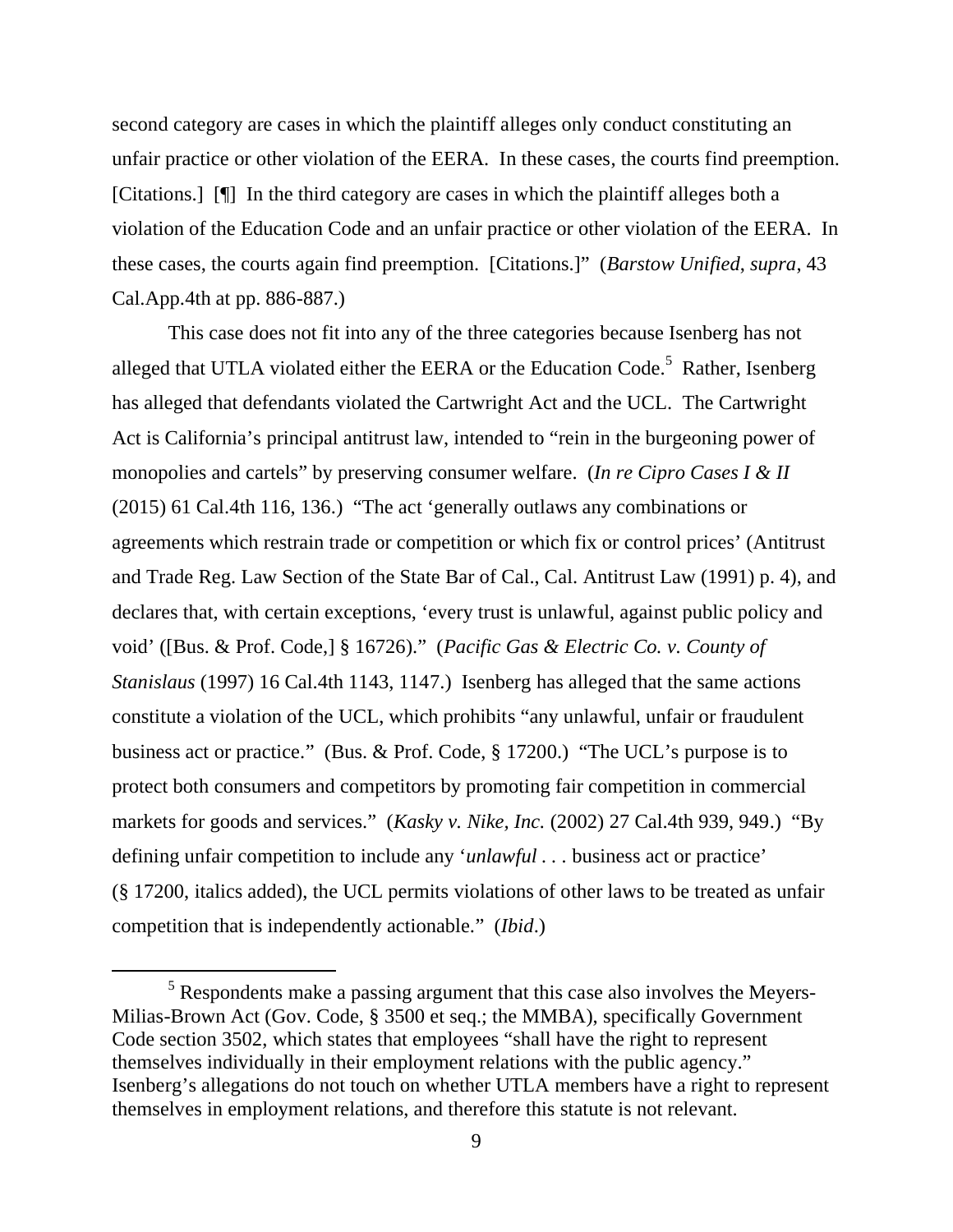Trygstad and UTLA argue that despite Isenberg's characterization of his causes of action in the complaint, his claims nonetheless fall under the EERA. They argue that the actions underlying Isenberg's allegations are properly interpreted as implicating the "unfair labor practices" prohibited by the EERA, including a subset of unfair practices generally characterized as a "duty of fair representation." (See Gov. Code §§ 3544.9 [a union "shall fairly represent each and every employee in the appropriate unit"], 3543.6 [it is unlawful for a union to discriminate against employees "because of their exercise of rights guaranteed by this chapter"]; *Los Angeles Council of School Nurses v. Los Angeles Unified School Dist*. (1980) 113 Cal.App.3d 666, 672 [violation of the duty of fair representation constitutes an unfair practices claim].) Trygstad admits that "there is no definition of 'unfair practices' provided" in the relevant statutes, but Trygstad quotes a PERB decision for the proposition that "[i]t is possible that the range of actions which may be deemed as unfair practices may have been left to PERB's own determination." (Quoting *Mt. Diablo Unified School District (Quarrick)* (1978) PERB Dec. 68E at p. 12 [2 PERC ¶ 2174].)

Trygstad is correct that courts generally defer to PERB's interpretation of the EERA's scope. PERB has the power and duty "[t]o determine in disputed cases whether a particular item is within or without the scope of representation" under the EERA. (Gov. Code, § 3541.3, subd. (b).) "Under established principles PERB's construction is to be regarded with deference by a court performing the judicial function of statutory construction, and will generally be followed unless it is clearly erroneous." (*San Mateo City School Dist. v. Public Employment Relations Bd*. (1983) 33 Cal.3d 850, 856.)

> 2. *PERB does not exercise jurisdiction over purely internal union matters, including choice of counsel for union members.*

PERB has held that it "will not intervene in matters involving the solely internal activities or relationships of an employee organization which do not impact employeremployee relations." (*California State Employees Association (Hutchinson)* (1998) PERB Dec. No. 1304-S [1998 Cal. PERB Lexis 61 at p. \*5].) In other words, "only those activities that have a substantial impact on the relationship of unit members to their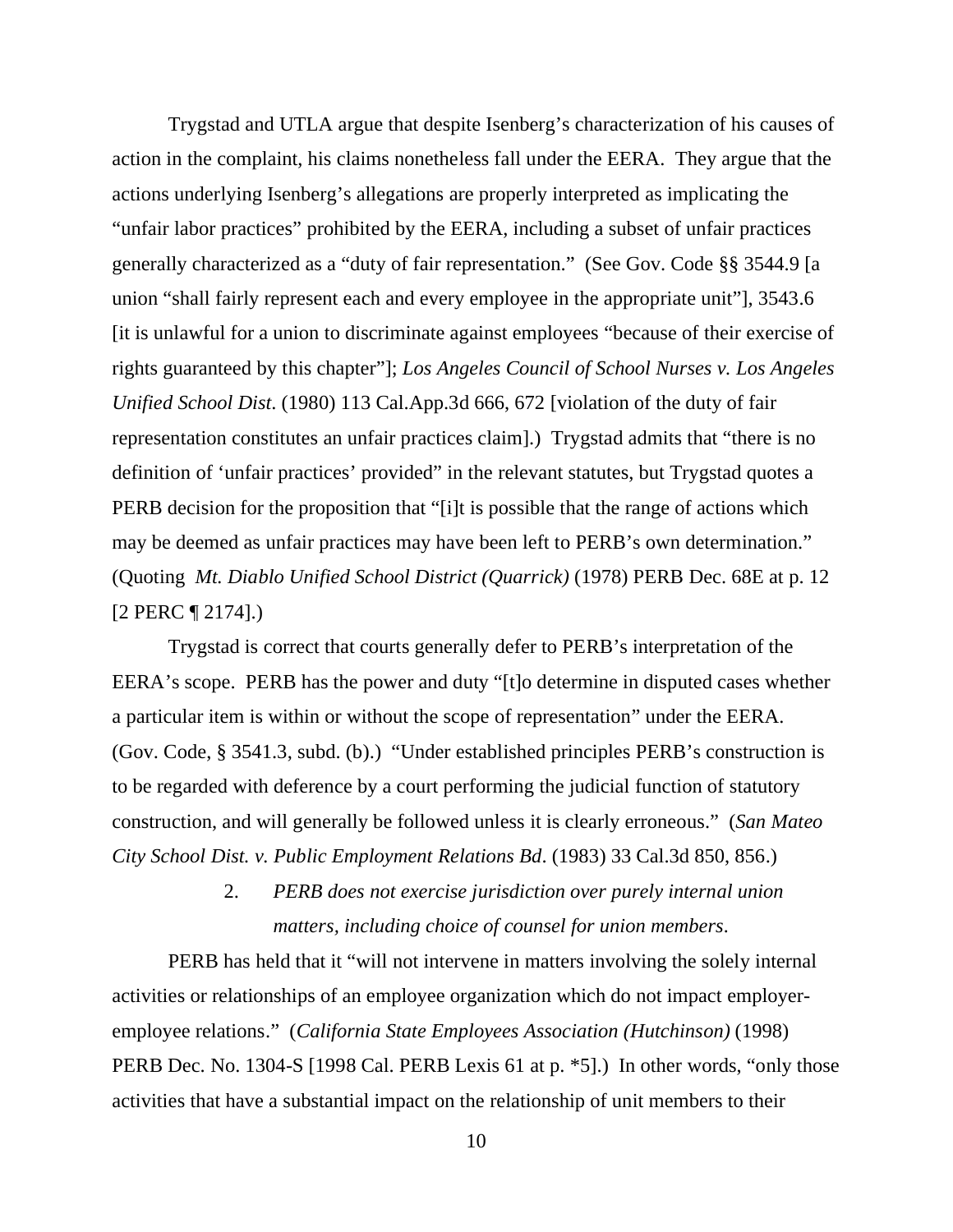employer are subject to the duty of fair representation." (*El Centro Elementary Teachers Assoc. (Willis)* (1982) PERB Dec. No. 232 at p. 14 [6 PERC ¶ 13186].) The question, therefore, is whether a union's provision of legal representation for union members is a matter that impacts only the relationship between the employee and the union, or one that impacts the employer-employee relationship.

PERB's past decisions establish that a union's decision as to which attorney will represent a member, or whether a union will pay for an attorney to represent a member, is an internal issue that is beyond the scope of PERB's jurisdiction. In a similar case, *United Teachers Los Angeles (Bracey)* (1987) PERB Dec. No. 616 [1987 Cal. PERB Lexis 28], LAUSD placed a teacher and UTLA member on medical leave and began dismissal proceedings. UTLA put the teacher in contact with an attorney at Trygstad, Mr. Schwab (who also represented Isenberg in some of his proceedings involving LAUSD, but the teacher failed to return his calls and letters. The teacher later argued that she did not contact Mr. Schwab because she wanted to work directly with Mr. Trygstad instead, and she filed a complaint with PERB alleging that UTLA breached its duty of fair representation. PERB rejected the teacher's argument. After noting that PERB would not address "matters which do not involve the employer or which are strictly internal union matters" (*id*. at, p. \*17), PERB stated, "Charging party [the teacher] is thus essentially alleging that UTLA violated its duty of fair representation toward her by failing to provide her with the attorney of her choice. However, this is an internal union matter." *(Id.* at p. \*19.) The decision went on to say that "an employee organization's denial of a member's request for a particular attorney, without more, does not establish arbitrary, discriminatory, or bad faith conduct on the part of the employee organization." (*Ibid*.)

All parties cite *National Education Assoc.-Jurupa (Norman)* (2014) PERB Dec. No. 2371 [2014 Cal. PERB Lexis 11] in support of their respective positions. In *Norman*, a teacher who had been placed on leave and was facing dismissal proceedings alleged that his union (NEA-J) and the California Teachers Association (CTA) promised he would be provided an attorney throughout the leave and dismissal hearing process. (*Id*. at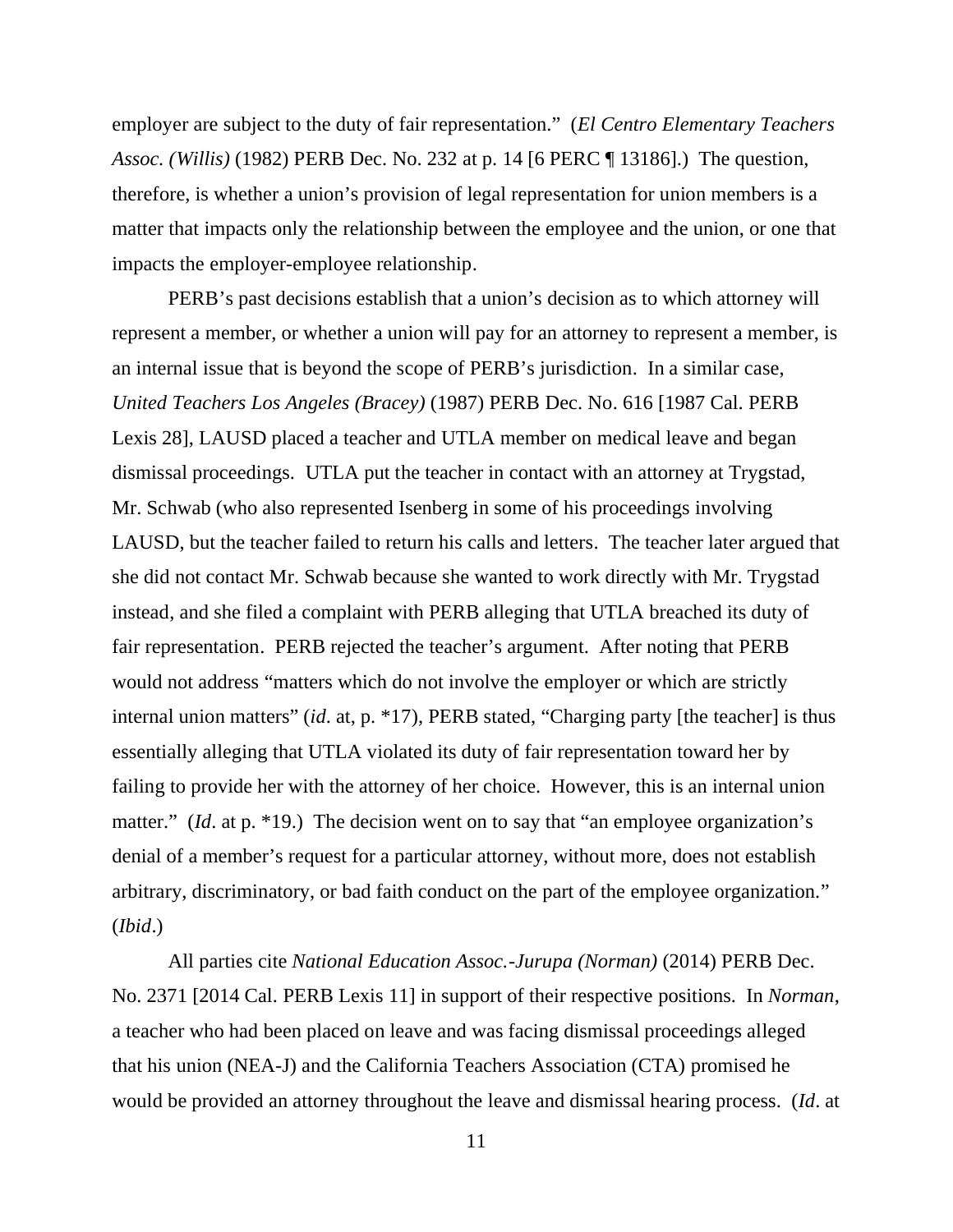p. \*2.) He alleged that although the union provided an attorney for a portion of the proceedings, it did not appoint an attorney or pay for a private attorney for the remainder, including his dismissal proceeding. (*Id*. at p.\*5.)

PERB rejected the teacher's claim. It noted, "PERB has long held that the duty of fair representation extends only to contractually [ ] based remedies under the exclusive control of the exclusive representative." (*Norman*, *supra*, at pp. \*15-16.) Therefore, "[a]n exclusive representative owes no duty of fair representation to a unit member unless the exclusive representative possesses the exclusive means by which such member can vindicate an individual right, and the right in question derives from a collective bargaining agreement." (*Id*. at p. \*16.) PERB went on to add, "Permanent teacher dismissal proceedings are governed exclusively by the Education Code, and are beyond the scope of negotiations under EERA. [Citations.] Therefore, it was legally impossible for permanent teacher dismissal proceedings to be a term and condition contained in a [collective bargaining agreement] between the District and NEA-J. NEA-J, the exclusive bargaining representative, owed no duty of fair representation for the statutory teacher dismissal procedure." (*Id*. at pp. \*17-18.)

PERB also held that it had no jurisdiction over Norman's contract-based claim that CTA owed him representation. "Any alleged contract to provide legal services to members is not a part of a collective bargaining agreement negotiated between the [school district employer] and NEA-J, but instead an alleged promise made only to CTA members. PERB does not have jurisdiction to enforce such contracts. PERB's jurisdiction over employee organizations is confined to remedying alleged violations of EERA, including EERA sections 3543.6 and 3544.9. Nothing in EERA requires employee organizations to offer members economic benefits such as legal services, and nothing in EERA envisions PERB enforcing such alleged individual contracts between an employee organization and its members, especially where the employee organization is not the exclusive representative." (*Norman*, *supra*, at pp. \*19-20.) Here, UTLA admits that its provision of legal representation to its members is "a benefit of union membership" that UTLA provides "at its discretion." UTLA's provision of legal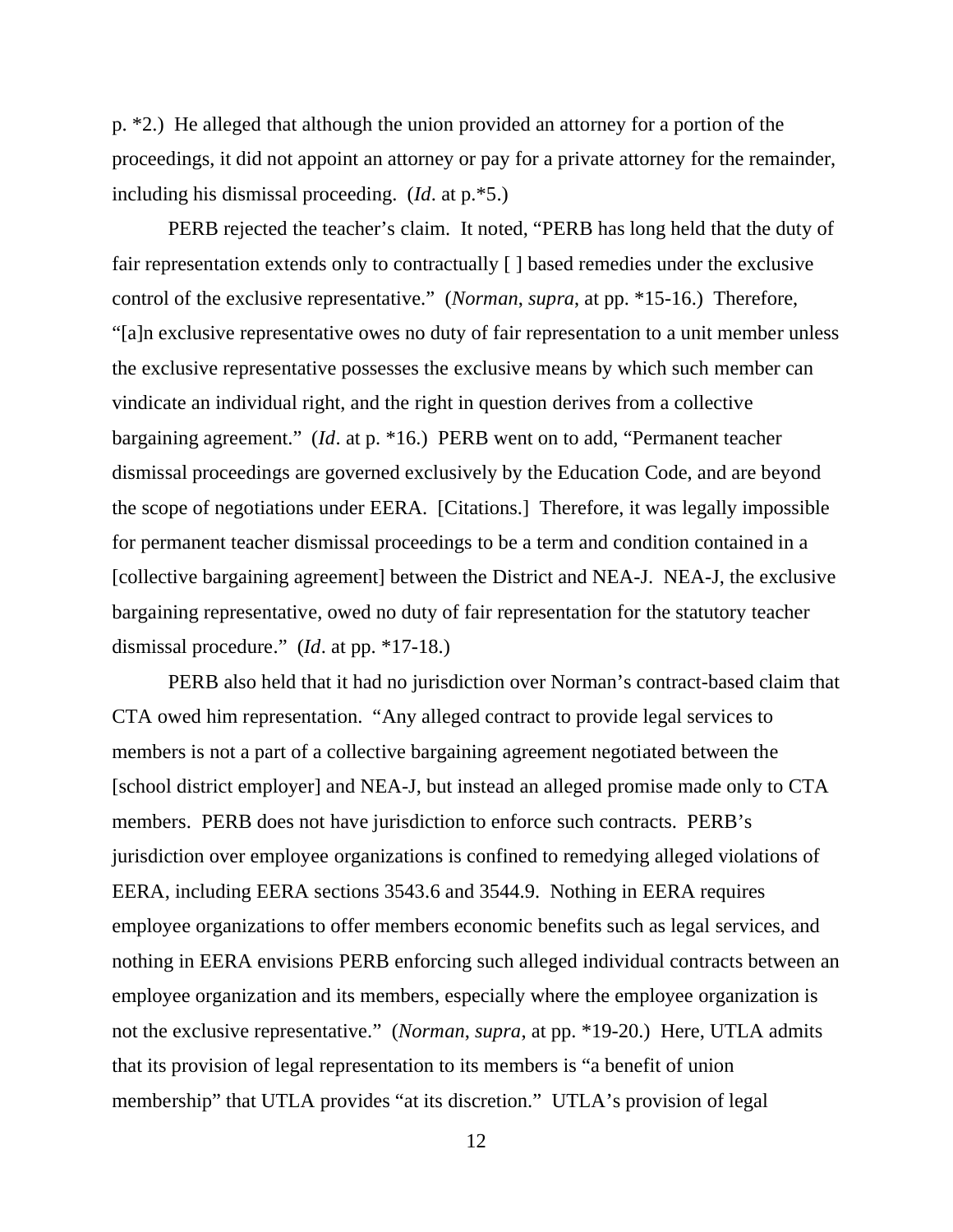representation is therefore not a result of any collective bargaining agreement involving employer LAUSD.

UTLA argues, "The fact that the PERB reached the merits of the union members' arguments in *Norman* and *Bracey* confirms that the PERB exercised its jurisdiction over the claims and thus believed those disputes within the purview of the PERB." This argument is not persuasive. *Norman* cannot reasonably be read to mean that PERB had jurisdiction over Norman's claims to the extent they were outside of any collective bargaining agreement. After finding that Norman's claims did not fall within PERB's jurisdiction, PERB commented that Norman also failed to adequately allege facts that would constitute a prima facie case because he did not allege that his union—as opposed to other entities referenced in Norman's complaint—denied him fair representation. For example, PERB noted, "Norman alleges no facts that NEA-J, the only named respondent, denied representation to Norman at any stage of his dismissal-related procedure," and "Norman has not alleged that any of the above-referenced entities were alter egos or agents of each other." (*Norman*, *supra*, p. \*21-22.) PERB's observation that Norman failed to allege facts sufficient to show that his exclusive representative breached the duty of fair representation is not a holding on the merits of Norman's non-EERA claims.

PERB looked more closely at the facts in *Bracey* because the teacher there alleged that UTLA violated the duty of fair representation under the EERA. (*Bracey*, *supra*, at p. \*1.) This does not merit a conclusion that Isenberg's claims are within PERB's jurisdiction. To reach such a conclusion would require us to ignore *Bracey*'s holding that failing to provide a union member her attorney of choice is an internal union matter. Indeed, *Bracey* highlights that a union's choice to use a particular attorney—the issue alleged here—is distinct from whether the union breached the duty of fair representation in proceedings involving the employer. *Bracey* states that choice of a particular attorney is not within PERB's jurisdiction, but the duty of fair representation is. Here, Isenberg's allegations focus on the former, and PERB's examination of the latter in *Bracey* does not compel us to reach a different result.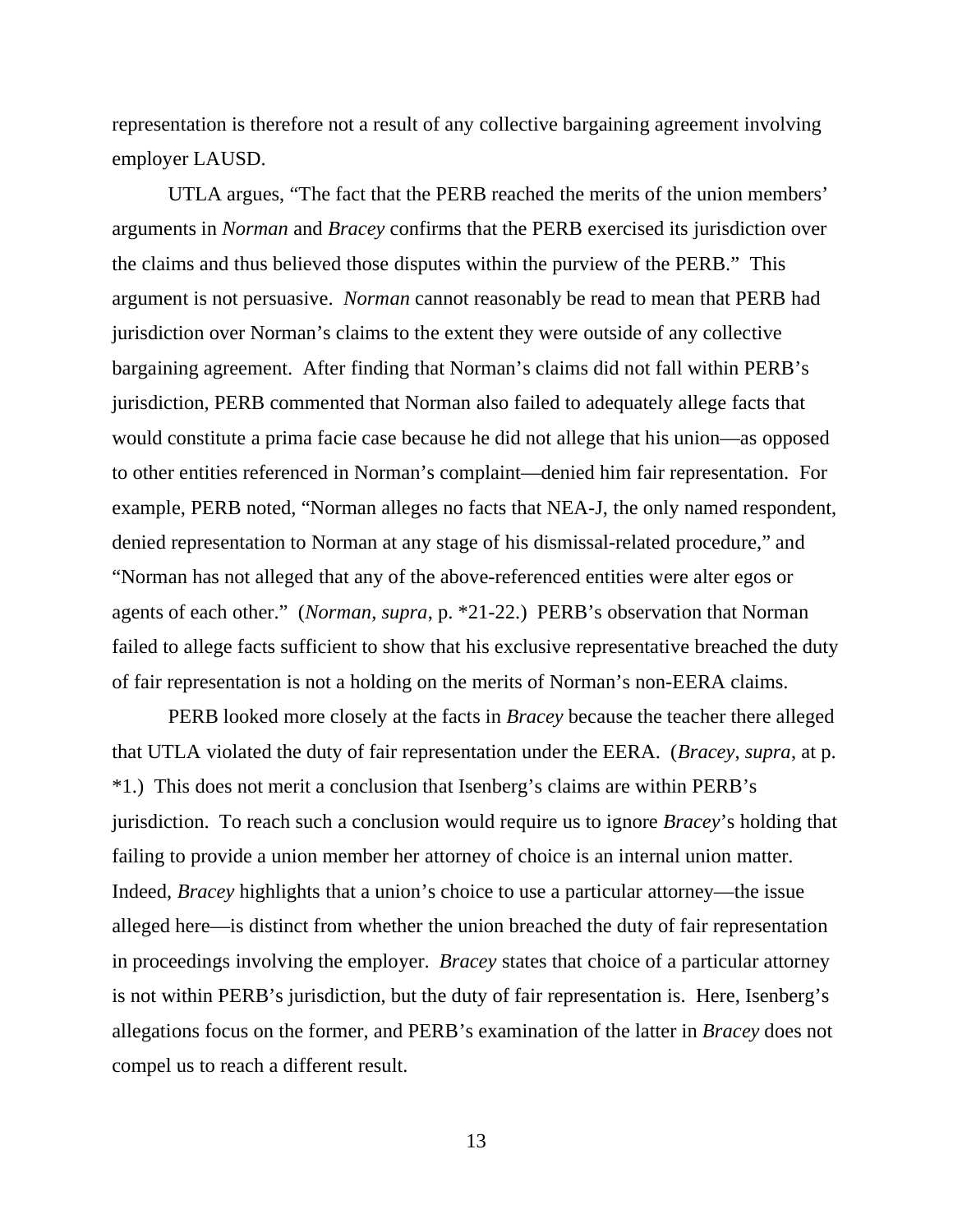Other PERB decisions reach similar conclusions. In *California State Employees Association (Fox)* (1995) PERB Dec. No. 1099-S [1995 Cal. PERB Lexis 24], for example, PERB denied a teacher's allegation that her union breached the duty of fair representation, stating, "Because CSEA is under no obligation to represent you before the State Personnel Board, a denial of financial assistance to hire private counsel would also be outside the duty of fair representation." (*Fox, supra*, at p. \*10.) In *Valley of the Moon Teachers Association (McClure)* (1996) PERB Dec. No. 1165 [1996 Cal. PERB Lexis 40], a teacher alleged that the California Teacher's Association violated the duty of fair representation by requiring a union member to either choose an attorney "affiliated" with the teacher's association or waive the right to a union-provided attorney. PERB rejected the allegation, stating, "[A]n employee organization's denial of a member's request for a particular representative, without more, does not establish arbitrary, discriminatory or bad faith conduct on the organization's part. [Citation.] Similarly, where an employee chooses self representation or representation by an outside agent, the Association has no obligation to provide representation or assistance." (*Id*. at p. \*20.) Another PERB decision, *Service Employees Int'l Union (Banks)* (2004) PERB Dec. No. 1636M [2004 Cal. PERB Lexis 257], noted that "a union is not obligated to assist an employee with . . . proceedings before a Commission on Professional Competence." (*Id*. at p. \*5.) Here, Isenberg alleges that his damages arose because he needed to hire an attorney to represent him in a dismissal proceeding before the Commission on Professional Competence. Moreover, as noted in *Norman*, the dismissal procedure for permanent teachers such as Isenberg falls under the Education Code, not the EERA, and therefore is not within PERB's jurisdiction. (*Barstow Unified, supra,* 43 Cal.App.4th at pp. 886-887 [claims falling under the Education Code are not within PERB's jurisdiction].) Under the reasoning of these PERB decisions, UTLA did not have a duty to provide representation under the EERA under the circumstances alleged in Isenberg's complaint, and therefore PERB's jurisdiction does not extend to Isenberg's claims.

In its order granting Trygstad's motion to dismiss, the trial court held that UTLA's manner of providing attorneys to its members "very clearly substantially affects the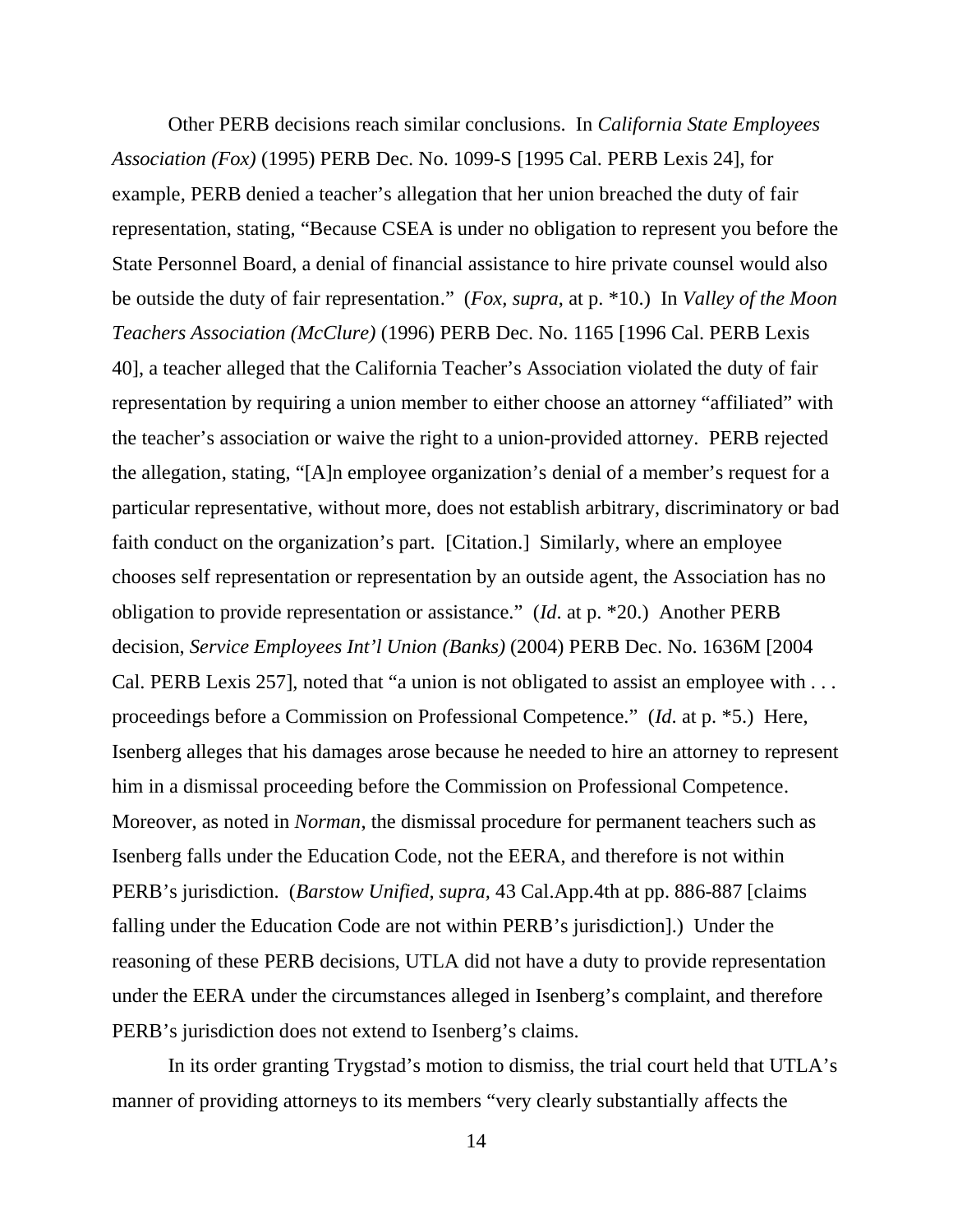relationship between employer and employee." This conclusion contradicts PERB's rulings that a union's provision of legal services outside the parameters of a collective bargaining agreement is an internal union matter that does not affect the employeremployee relationship. "PERB decisions are entitled to deference and its interpretation of pertinent statutes will be followed unless clearly erroneous." (*Williams v. Public Employment Relations Bd*. (2012) 204 Cal.App.4th 1119, 1127.) We see no basis for finding *Bracey*, *Norman*, *Fox*, *McClure*, or *Banks* clearly erroneous.

> 3. *UTLA's voluntary provision of legal representation to members does not place this issue within PERB's jurisdiction.*

Trygstad argues that even if UTLA did not initially have a duty to represent Isenberg and therefore may not have been subject to the duty of fair representation, "the analysis rightfully changes, when, as here, the exclusive representative voluntarily assumes a duty to an individual member collateral to the collective bargaining agreement." Trygstad cites *Lane v. I.U.O.E. Stationary Engineers* (1989) 212 Cal.App.3d 164 (*Lane*) for the proposition that "if the union had no formal obligation to represent plaintiff but voluntarily undertook to do so it owed him the duty to act with the requisite degree of care." (212 Cal.App.3d at p. 171.) Trygstad argues that because "PERB has never definitively stated whether or not *Lane* creates an unfair practice right of action for voluntarily assumed obligations," it is fair to assume that PERB would accept a *Lane*-based theory of duty and breach.

Contrary to Trygstad's argument, however, PERB has rejected *Lane*'s reasoning as a basis for a claim under PERB jurisdiction. "PERB has never adopted the *Lane* theory as a basis for an unfair practice charge. PERB has viewed such a theory as implicating a cause of action in state court rather than a matter within its jurisdiction." (*Oakland Education Association (McKeel)* (2000) PERB Dec. No. 1383 [2000 Cal. PERB Lexis 17 at pp. \*12-13]; see also *California State Employees Assoc. (Cohen)* (1993) PERB Dec. No. 980-S [1993 Cal. PERB Lexis 19]["Even assuming facts were alleged to demonstrate that the Association promised to undertake representation in these arenas, and then negligently forfeited Cohen's rights, such conduct would not be within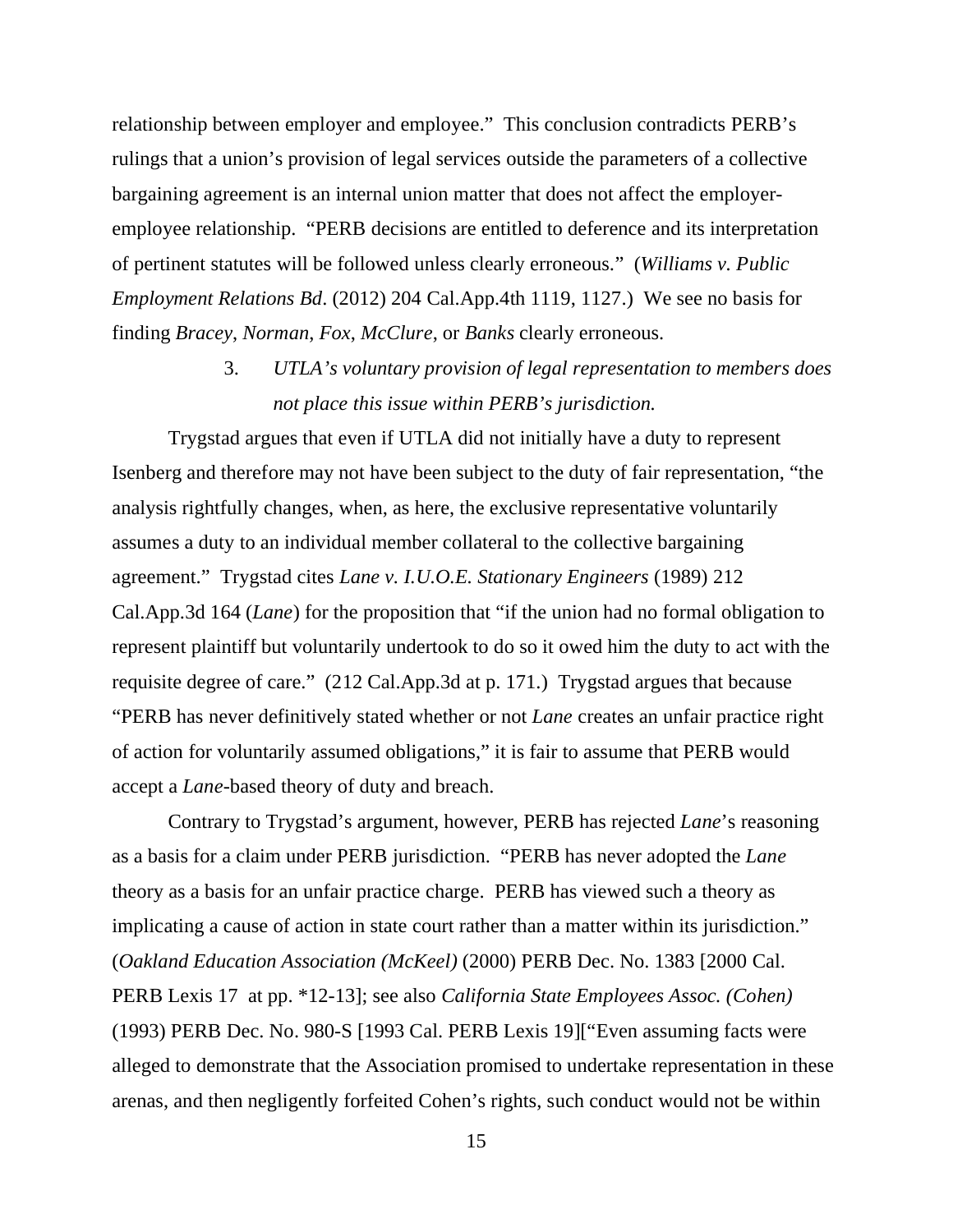PERB's jurisdiction, but her recourse, if any, would be in the State courts."] (*Id* at pp.  $*19-*20.$ )

PERB's decisions therefore demonstrate that the manner by which a union chooses legal representatives for its members is not within the scope of PERB's jurisdiction under the EERA. Because UTLA was not obligated to provide Isenberg (or other UTLA members) legal representation under the EERA or any collective bargaining agreement, and PERB has rejected *Lane*'s theory of an assumed duty of representation as a basis for relief under PERB's jurisdiction, UTLA and Trygstad have failed to show that Isenberg was required to address his allegations with PERB before filing suit in superior court.

The trial court erred by finding that Isenberg's claims were subject to PERB's exclusive jurisdiction, and it erred by dismissing the case on that basis.

# **B. On this record, the labor exemption to the Cartwright Act does not apply.**

Defendants ask that if we find that the trial court erred by dismissing the case on jurisdictional grounds, we should nonetheless affirm the judgment on the alternative basis that UTLA, as a labor union, is exempt from liability under the Cartwright Act. Although Trygstad asserted this argument in the motion to dismiss below, the trial court explicitly declined to decide the issue in ruling on the final motion to dismiss. Based on the record before us, this defense does not provide a basis to affirm the judgment.

UTLA articulates the argument as follows: "Trygstad [is] serving the union's interests in a matter relating to the members' interests in their continued employment and the continuation of their compensation. Therefore, the relationship between the UTLA and Trygstad is immunized under Business and Professions Code 16703 and a cause of action for violation of the Cartwright Act will not lie against UTLA or Trygstad." Trygstad argues that "the fact that UTLA is a labor union mandates a finding that UTLA is exempt from the Cartwright Act and therefore, it is legally impossible for [Trygstad] to 'conspire' with UTLA to violate the Act and the UCL."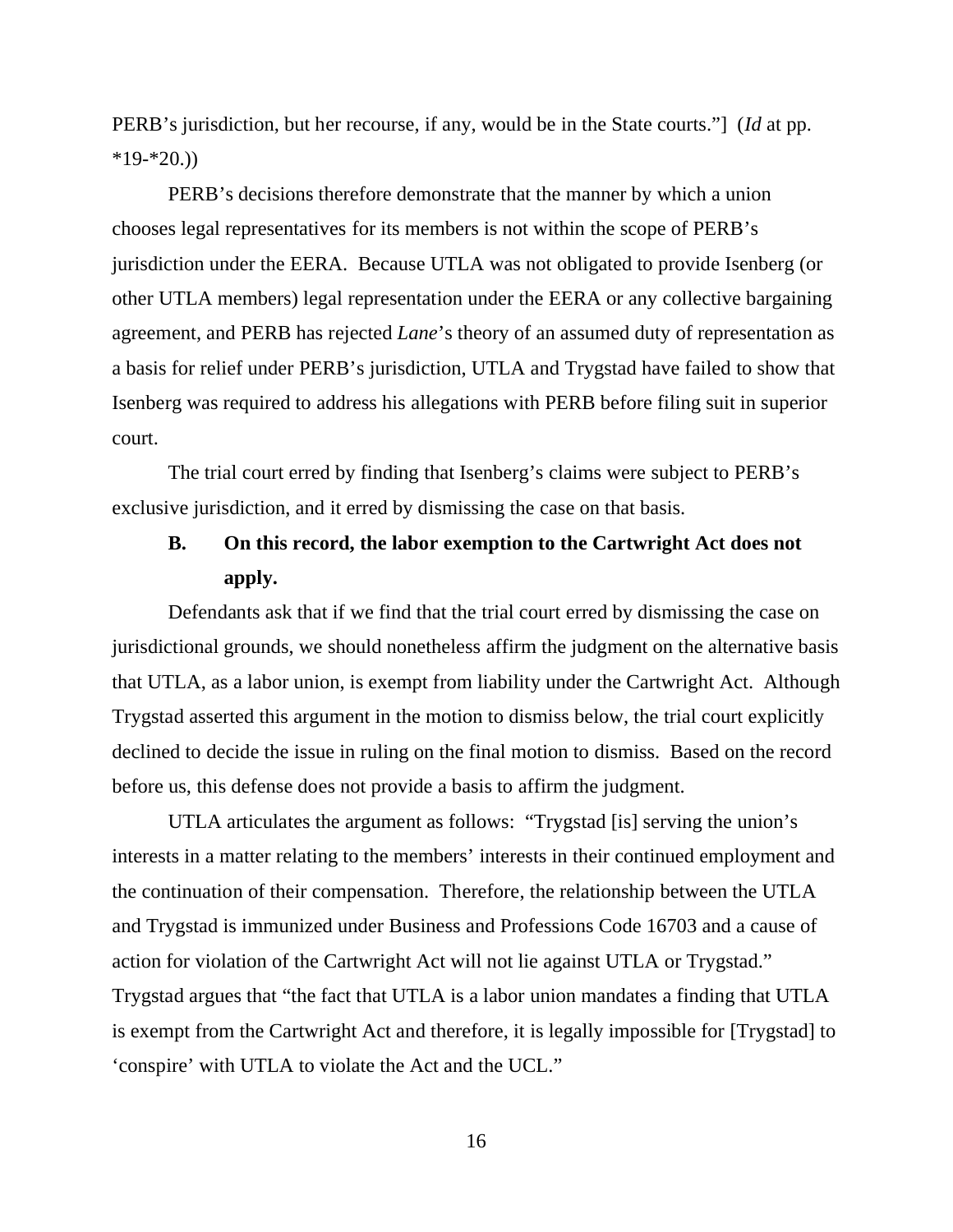Defendants base their argument on section 16703, which states, "Within the meaning of this chapter, labor, whether skilled or unskilled, is not a commodity." In some cases, a question of statutory immunity can be a pure question of law that may be addressed for the first time on appeal. (See, e.g., *Inland Empire Health Plan v. Superior Court* (2003) 108 Cal.App.4th 588, 592 ["governmental immunity from liability is a jurisdictional matter that can be raised for the first time on appellate review."].) But defendants cite no authority, and we have found none, indicating that section 16703 provides immunity to a labor union for alleged Cartwright Act violations as a matter of law.

The application of the labor exemption in section 16703 relies on findings of fact relating to the union's primary purpose in taking the allegedly improper actions: "[A] labor union, acting alone, violates the Cartwright Act . . . when its primary purpose is to accomplish a restraint of trade [citations], not when its purpose is to obtain a valid labor objective [citations]." (*Messner v. Journeymen Barbers, Hairdressers and Cosmetologists, Intern. Union of America, Local 256* (1960) 53 Cal.2d 873, 886.) This is because "section 16703 was intended to insulate from antitrust liability concerted activities by workers seeking to improve their working terms and conditions. . . . [T]he exemption broadly covers combinations, agreements, and concerted activities *for the purpose of negotiating or otherwise fixing workers' rates of wages or compensation*." (*California Dental Assn. v. California Dental Hygienists' Assn*. (1990) 222 Cal.App.3d 49, 63 (emphasis added).) Therefore, the purposes and effects of the allegedly improper actions must be considered: "The relevant question, in every case, is whether the practice in question is meant to further the interest of tradesmen as employees in a collective bargaining context, or whether it is designed to advance their interests as entrepreneurs." (*Marin County Bd. of Realtors, Inc. v. Palsson* (1976) 16 Cal.3d 920, 927-928.)

UTLA argues that its "primary objective is a legitimate and valid labor objective; namely, securing affordable and experienced employment attorneys to represent its members' interests . . . not to restrain trade in the legal profession." Isenberg, however, has alleged that defendants' objectives were to "restrain and restrict the availability of